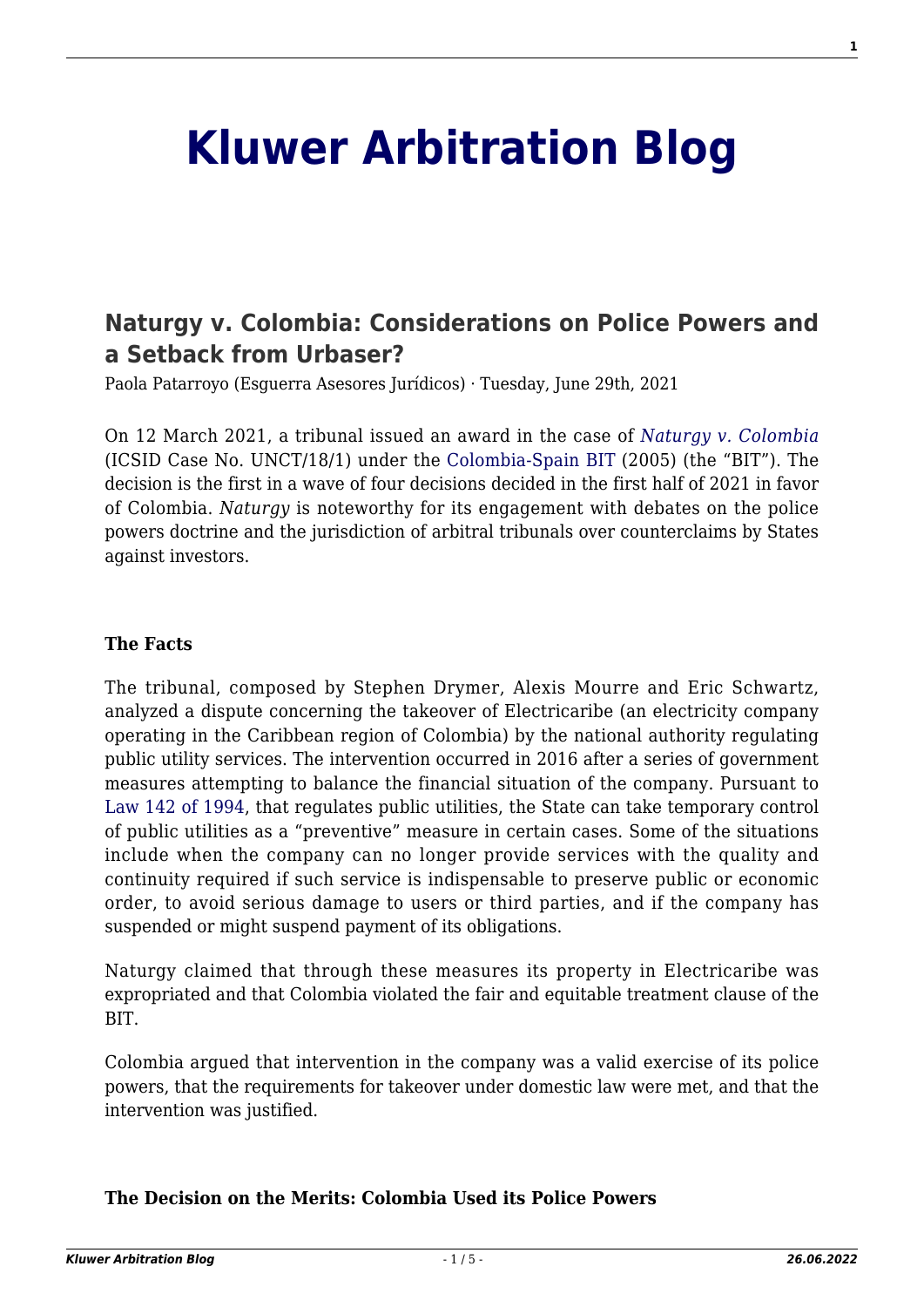The tribunal started from the premise that States are not obliged to pay compensation to investors for damages arising out of regulatory actions taken in good faith, and Article 11(2) of the BIT does not prevent a Contracting Party from "adopting or maintaining measures destined to preserve public order."

The award concluded that Colombia legitimately exercised its police powers because the requirements for takeover under Law 142 of 1994 were met. The takeover was justified by Electricaribe's financial distress, the danger of the disruption of service, and a 'systemic risk' that the company could no longer comply with its financial duties to purchase energy in the national market (¶ 468). Hence, the Tribunal decided that Colombia's takeover was not an expropriation and Colombia accordingly did not owe compensatory damages to the claimant.

The tribunal also dismissed the FET claim, finding that that the takeover was not a disproportionate decision. The government's actions included hiring external advisors to prepare financial indicators to establish Electricaribe's economic condition. Additionally, the company had the opportunity to request the revision of the decision as an administrative recourse. The request for reconsideration was rejected and Electricaribe did not file an appeal to the decision which confirmed the company's intervention (¶ 504).

# **No Jurisdiction over Counterclaims**

Colombia filed counterclaims requesting compensation for the claimant's mismanagement of Electricaribe. It alleged that this mismanagement meant that "Colombia was forced to channel [funds] into the Company" to maintain its operations during the intervention, and produced a negative impact in regional development, lower tax revenues from Electricaribe and the reduction in the value of Colombia's shareholding in the company. (¶ 582).

The tribunal analyzed its jurisdiction over such counterclaims under the applicable BIT and the scope of consent given by the parties. The Treaty's dispute settlement clause, article 10(2) covers: "[a]ll disputes regarding investments that may arise between one of the Contracting Parties and an investor of the other Contracting Party *regarding issues governed by this Agreement*…". The tribunal recalled the absence of admissibility rules for counterclaims under the UNCITRAL Rules and followed the twostep approach in *[Saluka](https://www.italaw.com/sites/default/files/case-documents/ita0739.pdf)*, to confirm that counterclaims (i) could fall within the tribunal's jurisdiction; and (ii) were within the dispute resolution provisions of the applicable treaty (¶ 600).

Colombia argued that the tribunal had jurisdiction over the counterclaims since the BIT covers "all disputes", and that there was a "reasonable" connection between the investor's claims and the State's counterclaims as required by article 19(3) of the [UNCITRAL Rules of 1976](https://uncitral.un.org/sites/uncitral.un.org/files/media-documents/uncitral/en/arb-rules.pdf) (¶ 590). As the Treaty requires disputes to be "regarding issues governed by [the BIT]", Colombia argued that because article 10(9) includes domestic law as one of the applicable laws, the investor's duties under domestic law were implicitly "regulated by the treaty," and thus under the tribunal's jurisdiction (¶

**2**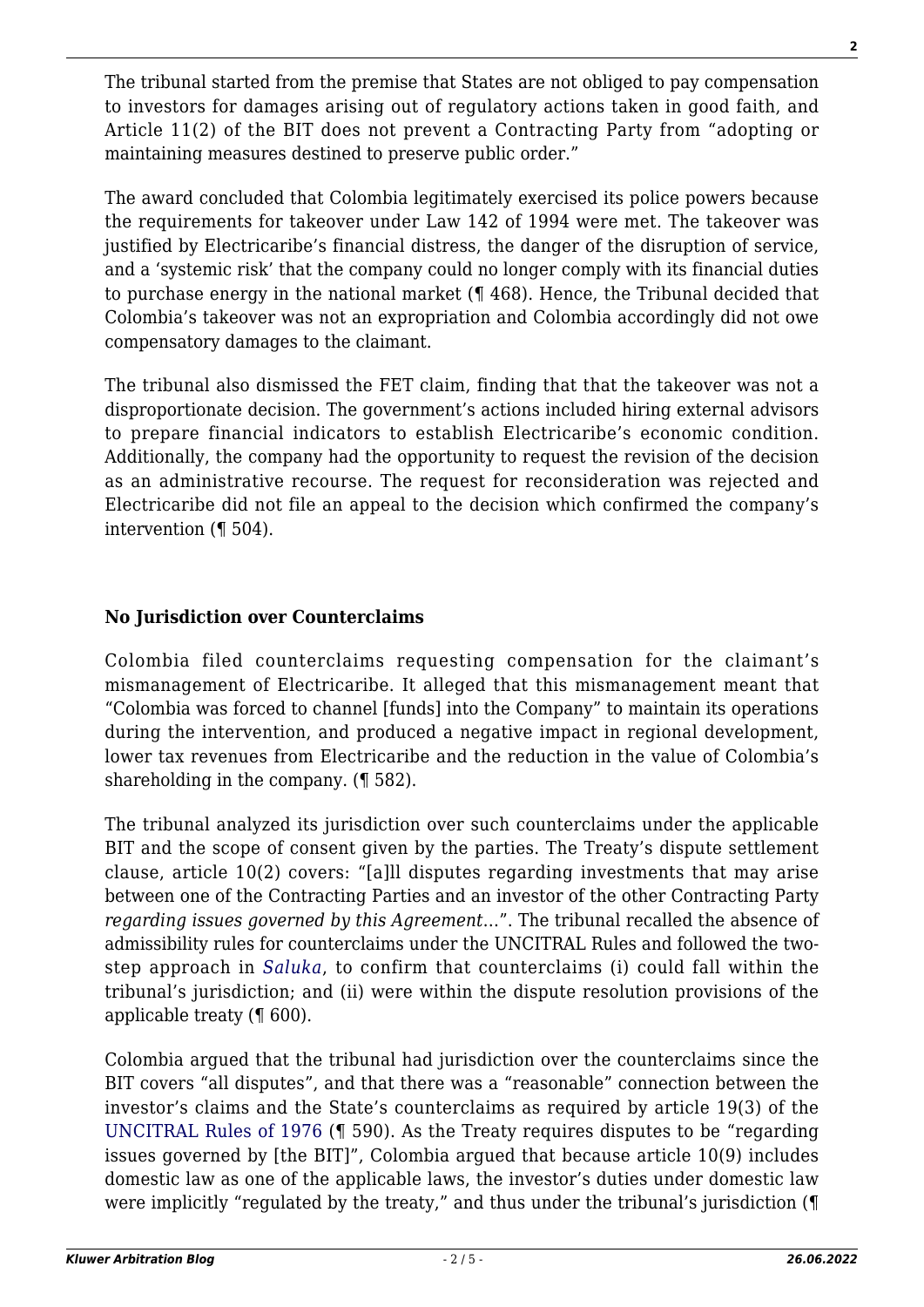### 620).

The tribunal concluded that article 10(2) of the BIT, read together with the other sections of the same article, indicated a specific scope of consent and did not provide grounds for counterclaims.

First, the Tribunal differentiated the BIT from other treaties, pointing out that the former did not contain language entitling Contracting Parties to bring counterclaims. It emphasized that the *Saluka* tribunal did not suggest that the expression "all disputes" provides a general basis for jurisdiction over State's counterclaims, but that, in principle, it did not preclude the possibility in that case (¶ 604). The *Saluka* tribunal declined jurisdiction over the counterclaims as it considered that they were not "sufficiently closely connected with the subject matter of the [investor's] original claim" (*[Saluka](https://www.italaw.com/sites/default/files/case-documents/ita0739.pdf)*, ¶ 81). Moreover, other treaties, e.g., the [Organisation of Islamic](https://www.italaw.com/sites/default/files/laws/italaw6203.pdf) [Cooperation Investment Agreement](https://www.italaw.com/sites/default/files/laws/italaw6203.pdf) expressly include references to awards containing orders against investors for counterclaims (*[Hesham,](https://www.italaw.com/sites/default/files/case-documents/italaw4164.pdf)* ¶ 660).

Second, other sections of article 10 of the BIT, beyond section 2, were drafted specifically to refer to claims "from an investor," without references to a State's counterclaims (¶ 615). The Tribunal also concluded that, given the detailed treaty clause addressing dispute-settlement, it was at least doubtful that the contracting parties omitted references to counterclaims if they intended to extend an arbitral tribunal's jurisdiction to such claims (¶ 616). For example, article 10(4) referred to the grounds for a claim concerning treaty violations by a Contracting Party and the losses or damages suffered by the investor (¶ 617). Likewise, article 10 (10) referred to the impossibility of States to formulate as a defense that the investor received or will receive compensation from an insurance contract or guarantee for the losses suffered from BIT violations.

Finally, as article 10(2) of the Treaty covered investor-State disputes *regarding issues regulated by [the] Agreement*, the tribunal considered that the treaty did not regulate the management of the investment by the investor in a sector regulated by domestic law. Thus, it rejected Respondent's argument that the reference to domestic law in the applicable law would amount to a matter "regulated by the treaty" (¶ 620). The arbitrators considered that the dispute settlement clause in the treaty was precise enough to qualify the covered disputes, and the broad interpretation proposed by Respondent would "deprive the provision of any meaning" (¶ 619).

# **A Setback from** *Urbaser* **on the close connection test?**

In 2016, the tribunal in *[Urbaser v. Argentina](https://www.italaw.com/cases/1144)* ruled that it had jurisdiction over counterclaims brought in relation to violations of the right to water for the lack of investments by the Claimants. However, the treaties in *[Urbaser](https://www.italaw.com/cases/1144)* and *[Naturgy](https://jusmundi.com/en/document/decision/es-naturgy-energy-group-s-a-and-naturgy-electricidad-colombia-s-l-formerly-gas-natural-sdg-s-a-and-gas-natural-fenosa-electricidad-colombia-s-l-v-republic-of-colombia-laudo-friday-12th-march-2021)* had different language regarding the covered claims. In *Urbaser*, the [Argentina-Spain BIT](https://investmentpolicy.unctad.org/international-investment-agreements/treaty-files/119/download) (1991) covered disputes "*in the sense of* the present Agreement", while the [Colombia-](https://investmentpolicy.unctad.org/international-investment-agreements/treaty-files/801/download)[Spain BIT](https://investmentpolicy.unctad.org/international-investment-agreements/treaty-files/801/download) referred to disputes "regarding issues *regulated by* the present Agreement."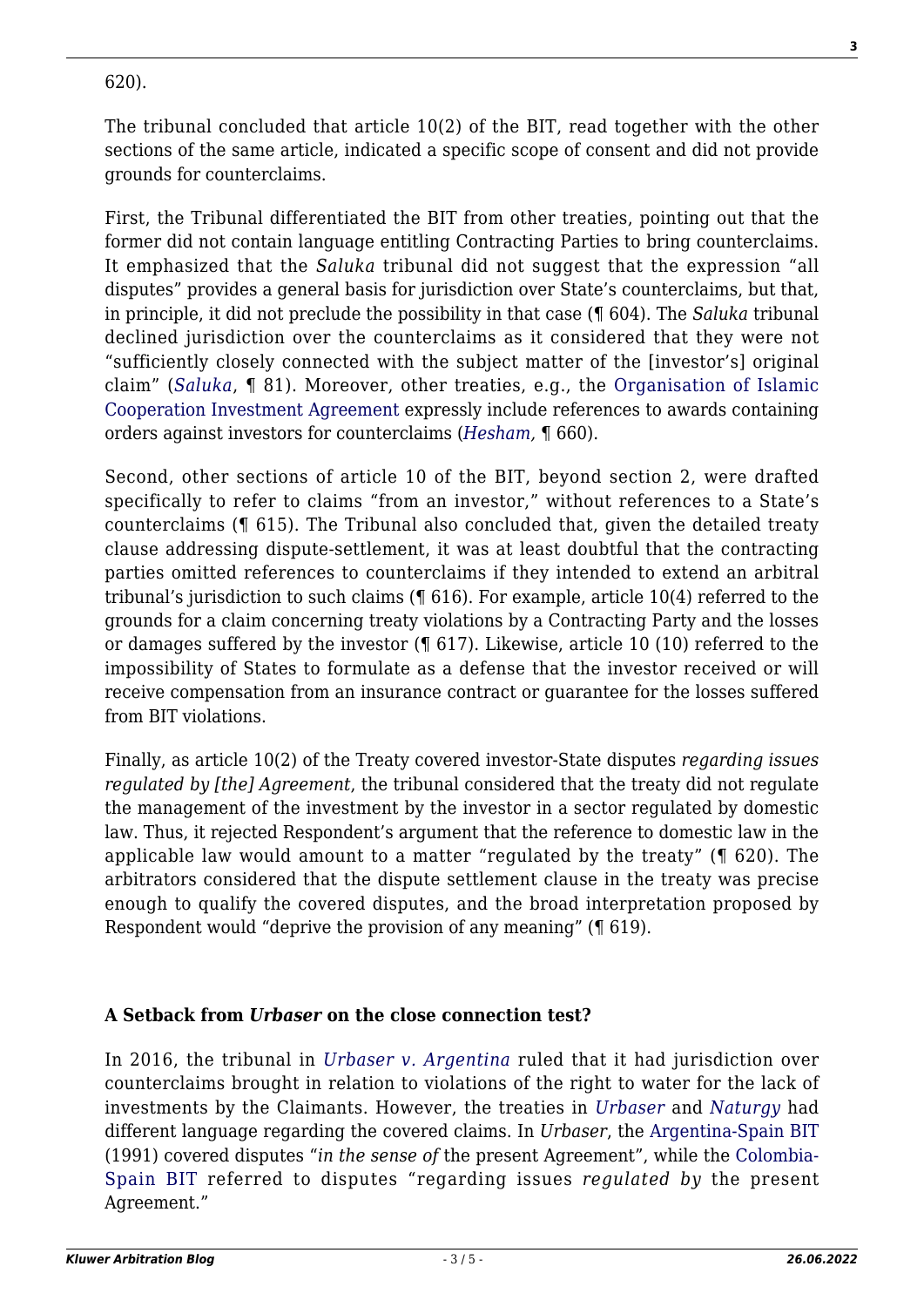Thus, the *Urbaser* tribunal interpreted the close connection test broadly by concluding that there was a manifest factual link between the investor's claims and the State's counterclaim as the claims were "based on the same investment, or the alleged lack of sufficient investment, in relation to the same concession" (¶1151).

The *Naturgy* tribunal considered that the necessary close connection test developed in *Saluka*, and *[Paushok](https://www.italaw.com/cases/816)* was not proven. The tribunal concluded that the counterclaims concerned Electricaribe's operation being inconsistent with Colombian law, and the compensation sought by Colombia was "different in nature and based on different factual and legal grounds than the compensation sought by Claimants in the main claims" (¶ 623). Thus, unlike *Urbaser*, the same factual context would not suffice to determine that there was a connection between the investor's claims and the State's counterclaims.

# **Conclusion**

 $\mathcal{L}_\text{max}$ 

The decision in *Naturgy v. Colombia* further developed the police powers doctrine and emphasized the possibility for States to take measures in highly regulated industries. It also engaged in the debate as to the jurisdiction of investment tribunals over counterclaims. There was a return to *Saluka* through a more restrictive interpretation of the close connection test, narrower than in *Urbaser* where a factual connection to the investment was deemed enough. The tribunal interpreted the requirement of a connection between claims and counterclaims to focus on the factual *and legal* basis of the claims to compensation, requiring counterclaims to be based on the treaty. However, while the tribunal held that it lacked jurisdiction over the counterclaim as raised, it signaled a way forward for States interested in bringing counterclaims, in terms of the drafting of treaties to establish consent and a comprehensive framework to allow claims ruled under such instruments.

# **Profile Navigator and Relationship Indicator**

Offers 6,200+ data-driven arbitrator, expert witness and counsel profiles and the ability to explore relationships of 13,500+ arbitration practitioners and experts for potential conflicts of interest.

[Learn how](https://www.wolterskluwer.com/en/solutions/kluwerarbitration/practiceplus?utm_source=arbitrationblog&utm_medium=articleCTA&utm_campaign=article-banner) **[Kluwer Arbitration Practice Plus](https://www.wolterskluwer.com/en/solutions/kluwerarbitration/practiceplus?utm_source=arbitrationblog&utm_medium=articleCTA&utm_campaign=article-banner)** [can support you.](https://www.wolterskluwer.com/en/solutions/kluwerarbitration/practiceplus?utm_source=arbitrationblog&utm_medium=articleCTA&utm_campaign=article-banner)

*To make sure you do not miss out on regular updates from the Kluwer Arbitration Blog, please subscribe [here](http://arbitrationblog.kluwerarbitration.com/newsletter/). To submit a proposal for a blog post, please consult our [Editorial Guidelines.](http://arbitrationblog.kluwerarbitration.com/editorial-guidelines/)*